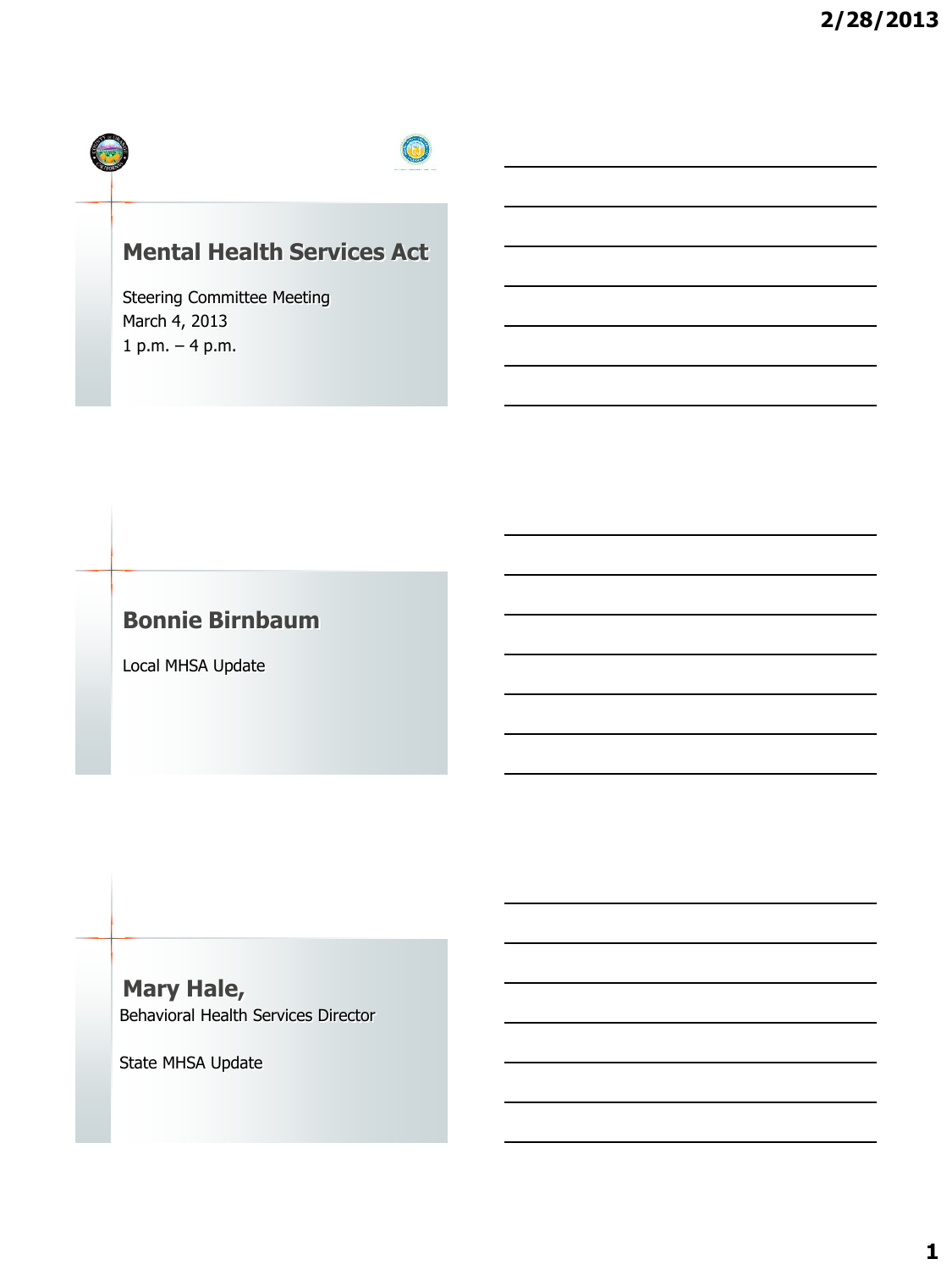### **MHSA Subcommittee Updates &**

**Co-Chair meeting reports** Helen Cameron & Patti Pettit – CSS Adults & Older Adults Daria Waetjen & Christopher Bieber – PEI

Denise Cuellar and William Gonzalez – WET/Innovation Kelly Tran – CSS Children and TAY

**Overview of MHSA**

**Bonnie Birnbaum, DrPH, JD MHSA Coordinator, OC March 4, 2013**

Health Care Agency Health Care Agency<br>Behavioral Health Services



# **Goal of MHSA**

**5**

**6**

- **The goal is to transform the Public Mental Health System by:**
	- **Reducing the long-term impact on individuals and families resulting from untreated serious mental illness.**
	- **Moving from a "fail first" model to a "help first" model**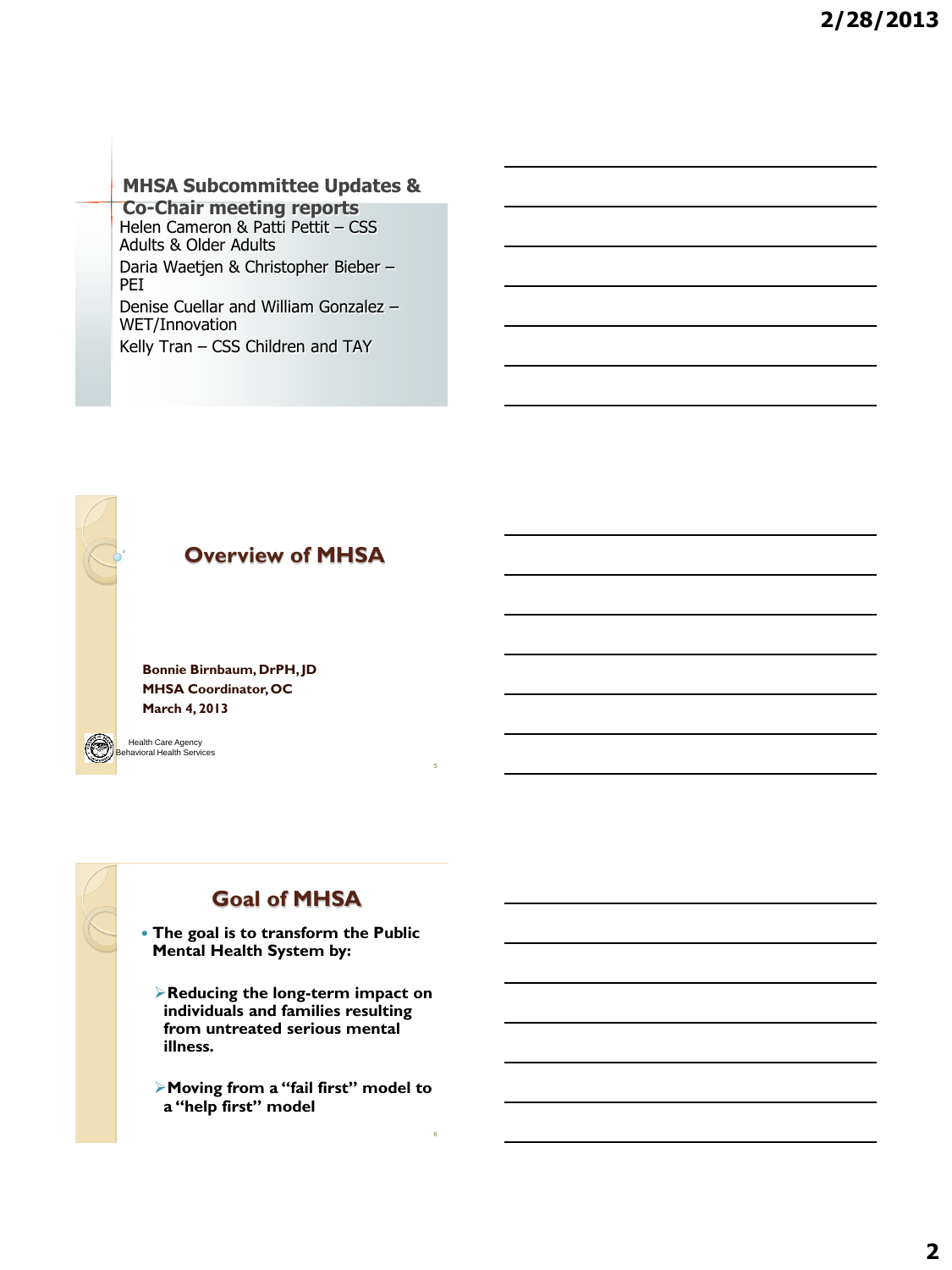**including:**

**(CFTN)**

**Innovative Programs (INN)**

## **Community Services and Supports**

**Components of the MHSA The Act consists of five components,** 

 **Community Services and Supports (CSS) (In FY 2007/08 an MHSA Housing Program was added using CSS funds.) Workforce Education and Training (WET) Prevention and Early Intervention (PEI) Capital Facilities and Technological Needs**

- **The Core Service Component of the Act is divided into programs by age group.** 
	- **Children and Youth (0-15)**
	- **Transitional Age Youth (16-25)**

**8**

**9**

- **Adults (26-59)**
- **Older Adults (60+)**

# **CSS** (Cont'd)

- **Three types of funds:**
	- **Full Service Partnerships** 
		- o **Uses "whatever it takes" model to address mental health issues, housing, employment. Evidence of success with clients enrolled in**
		- **FSPs; for example, in 2010, comparing 12 months prior to enrollment with annualized data for 12 months post enrollment, adult FSP clients showed:**
		- o**54% decrease in psych hospitalizations**
		- o**61% decrease in individuals incarcerated**
		- o**64% decrease in individuals who were homeless**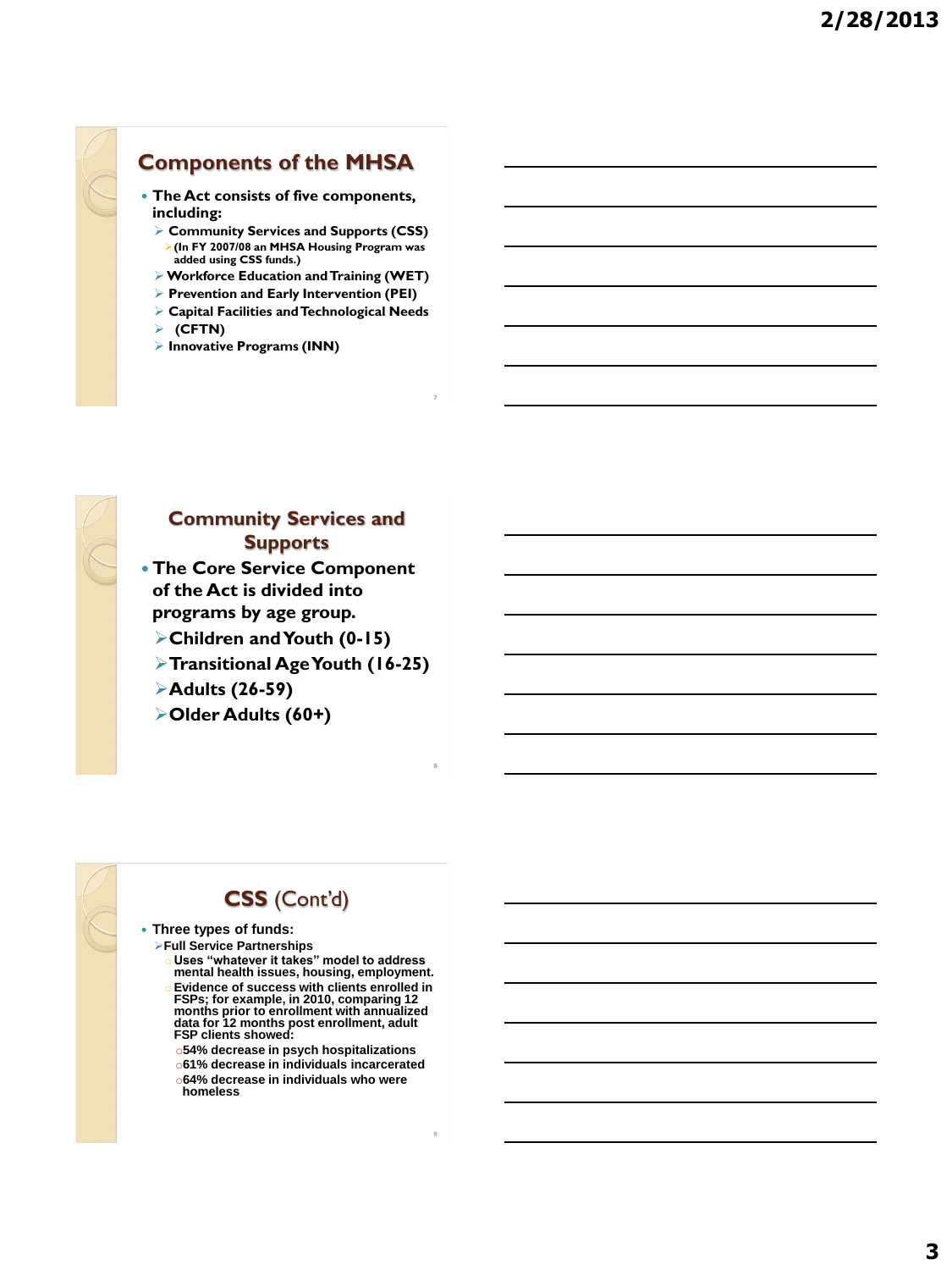## **CSS** (Cont'd)

**Outreach and Engagement**  o**Reach those communities receiving little or no services.**

**General Systems Development** o**Improve programs, services and supports for all clients and families. Build transformational programs and services.**

**10**

**11**

**12**



### Examples of Systems development Programs

- **Children's In-Home Crisis Stabilization**
- **Crisis Residential Programs**
- **Mentoring Programs**
- **Centralized Assessment Team (CAT)**
- **Program of Assertive Community Treatment (PACT)**

## Additional Systems Development Programs

- **Supportive Employment Services for SMI**
- **Wellness Center**
- **Adult Recovery Center Program**
- **Older Adult Recovery Services**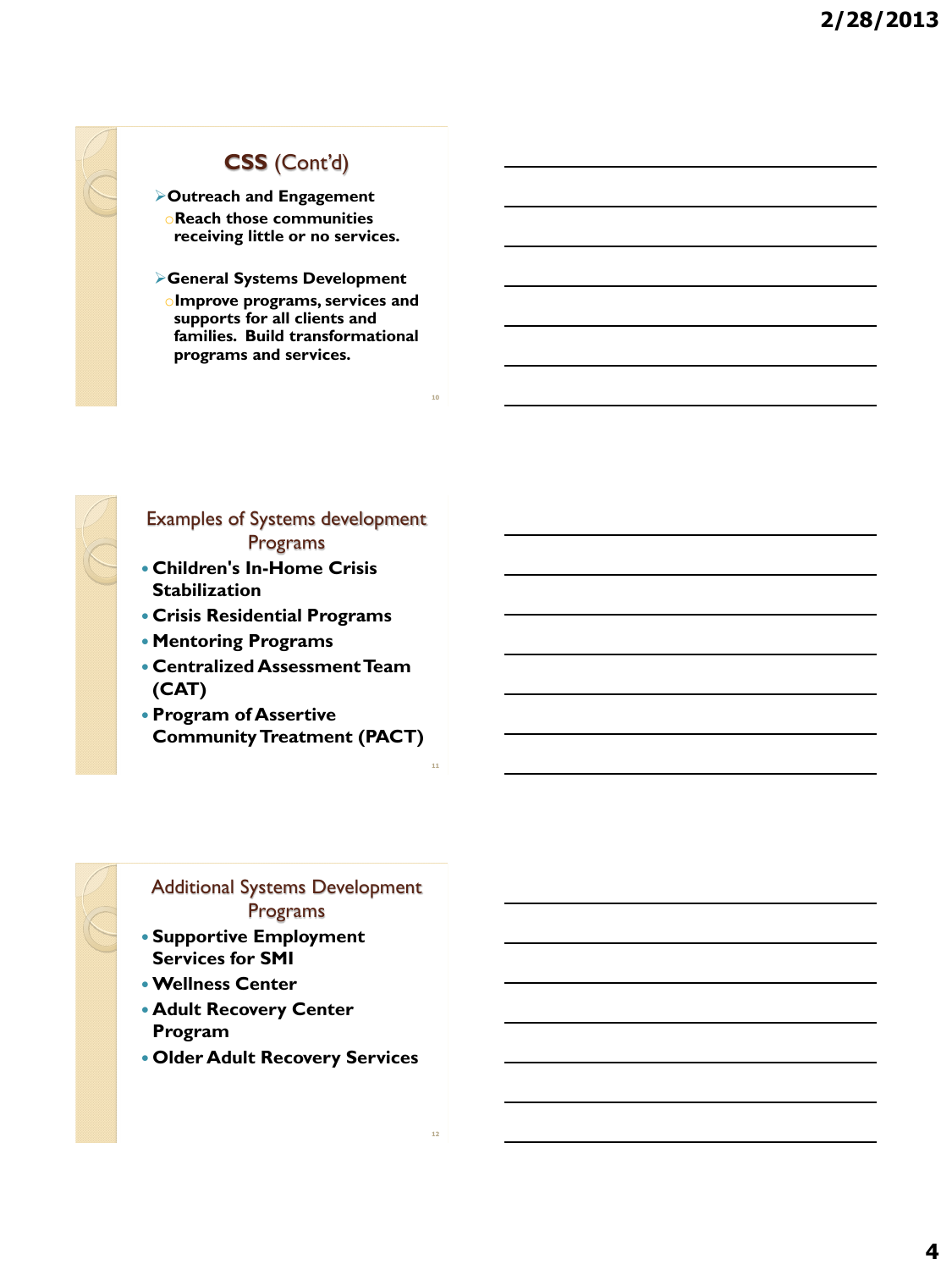

# **Prevention and Early**

### **Intervention**

 **Goal: Prevent Mental Illness from becoming severe and disabling**

- **By:**
	- **Early recognition of serious mental illness**
	- **Improving access and linkage to care**
	- **Reducing stigma**
	- **Reducing discrimination against people with mental illness**



### **Prevention and Early Intervention** (Cont'd)

 **Emphasizes improving timely access to services for underserved populations**.

 **Age groups: DMH required that 51% or more of the funds be spent on individuals age 25 or less. Orange County has a substantially higher percentage (70-75%.)**



## **PEI Program Evaluation**

- **All PEI programs are undergoing extensive evaluation.**
- **Evaluation measures vary by program. PEI staff are working with Resource Development Associates (RDA) on developing a standardized methodology for measuring outcomes.**

**13**

**14**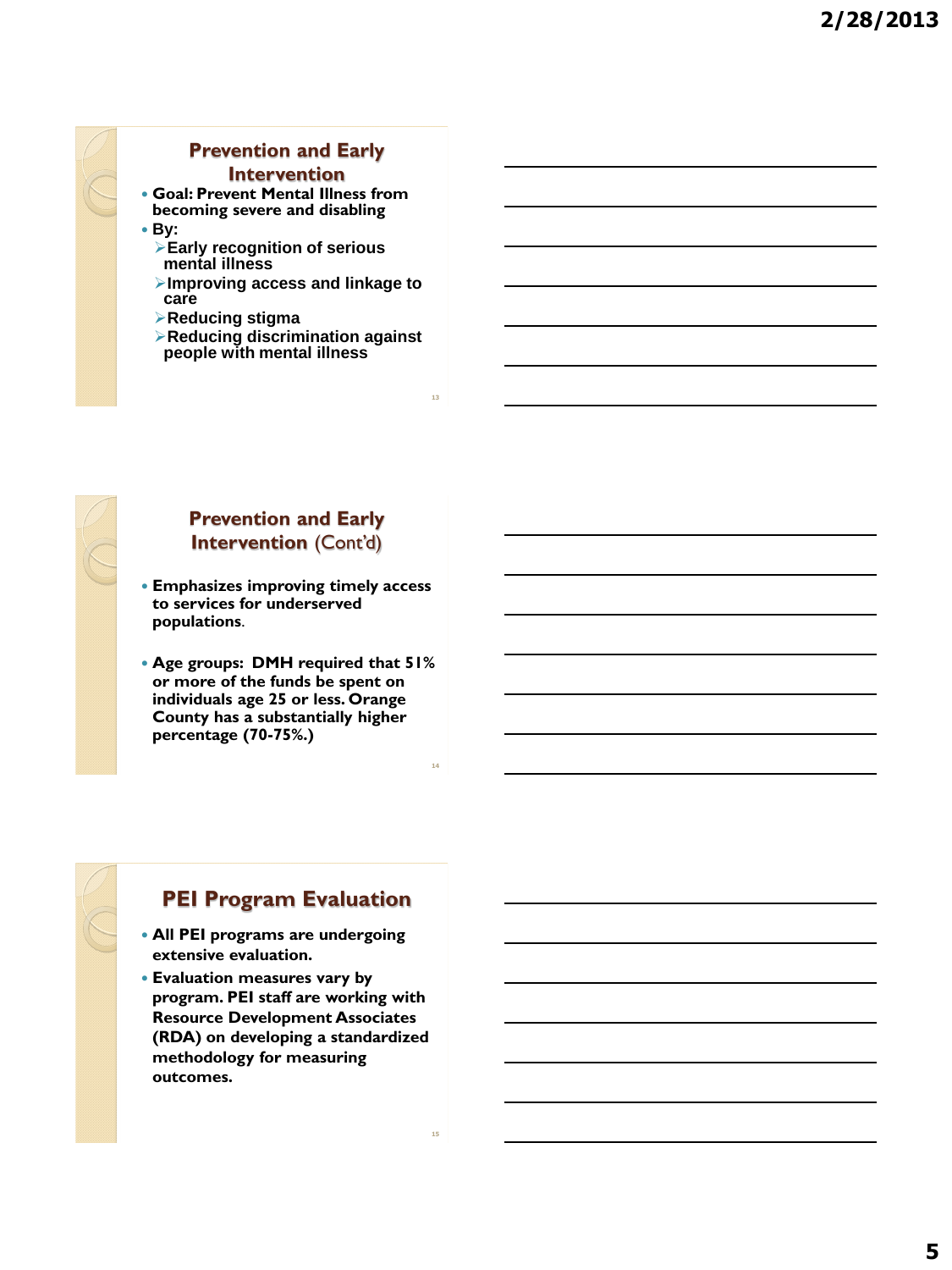## **Types of PEI Programs**

**The PEI Component was restructured this past year. It now has three Projects.**

- ◦**Community-Focused Services**
- ◦**School-Focused Services**

**16**

**18**

◦**System Enhancements**



### **Examples of PEI Community-Focused Services**

- **Early Intervention Services for Stressed Families**
- **Parent Education and Support Services**
- **Veterans' Court**
- **First Onset of Psychiatric Illness**
- **Post-Partum Wellness**
- **Hot Line and Warm Line**
- **Survivor Support Services**

## Examples of PEI School-Focused Programs

- **School-Based Mental Health Services**
- **Violence Prevention**
- **School Readiness**
- **College Veterans' Programs**
- **Behavioral Health Interventions and Support Services**
- **Transition Services for Youth**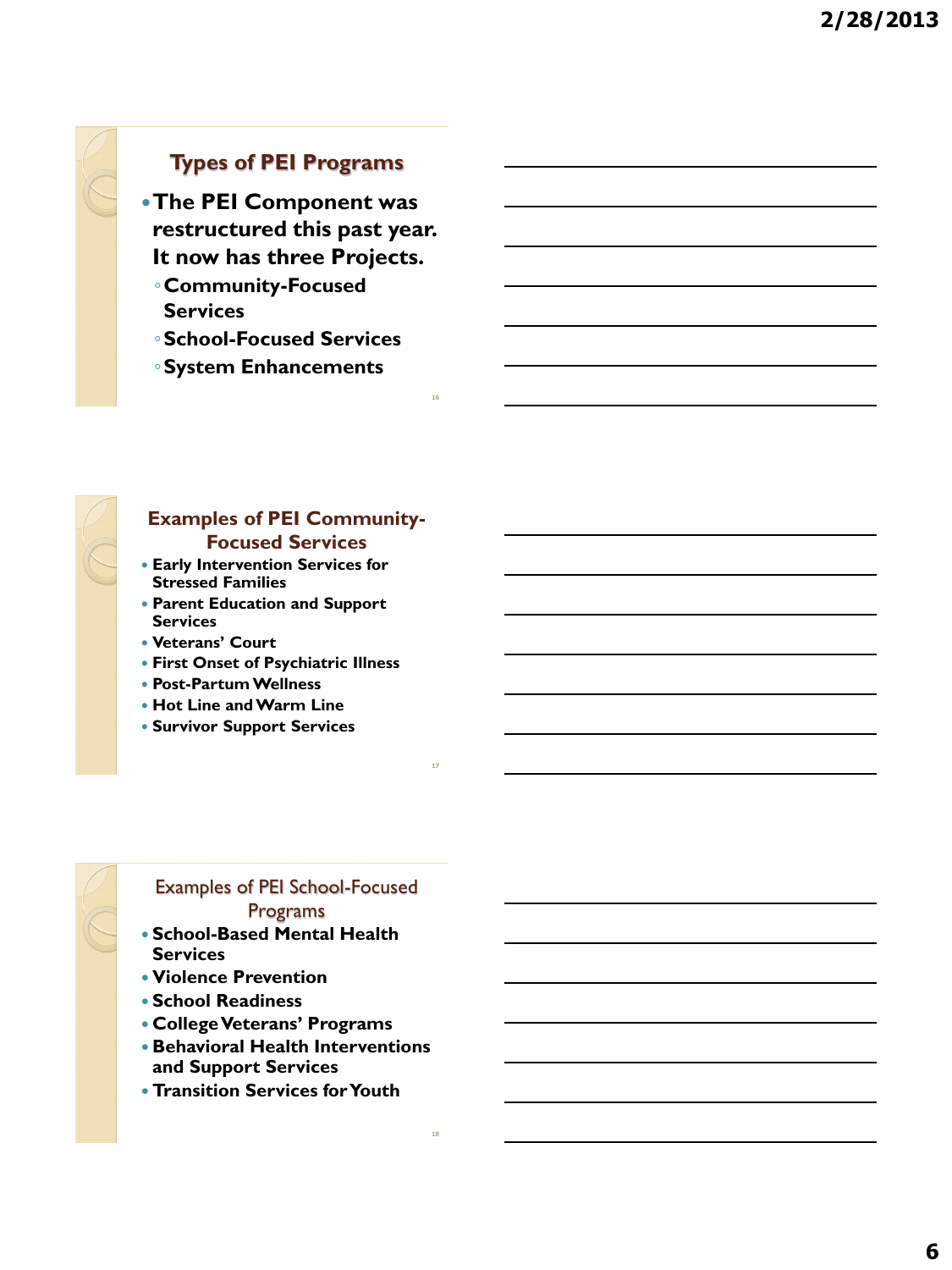### Examples of PEI System **Enhancements**

- **Information and Referral Services**
- **Physical Fitness and Nutrition Services**
- **Community-Based Stigma Reduction Training**



### **Workforce Education and Training**

- **Expand the diversity and linguistic capability of the workforce.**
- **Bring consumers and family members into the mental health workforce.**
- **Train our current workforce in the recovery model and evidence-based practices.**

## **Workforce Education and Training** (Cont'd)

 **Provide career pathways that lead from high school to graduate school and provide financial incentives and training opportunities for underserved groups, consumers and family members to become part of the workforce and move up a career ladder within public mental health.**

**19**

**20**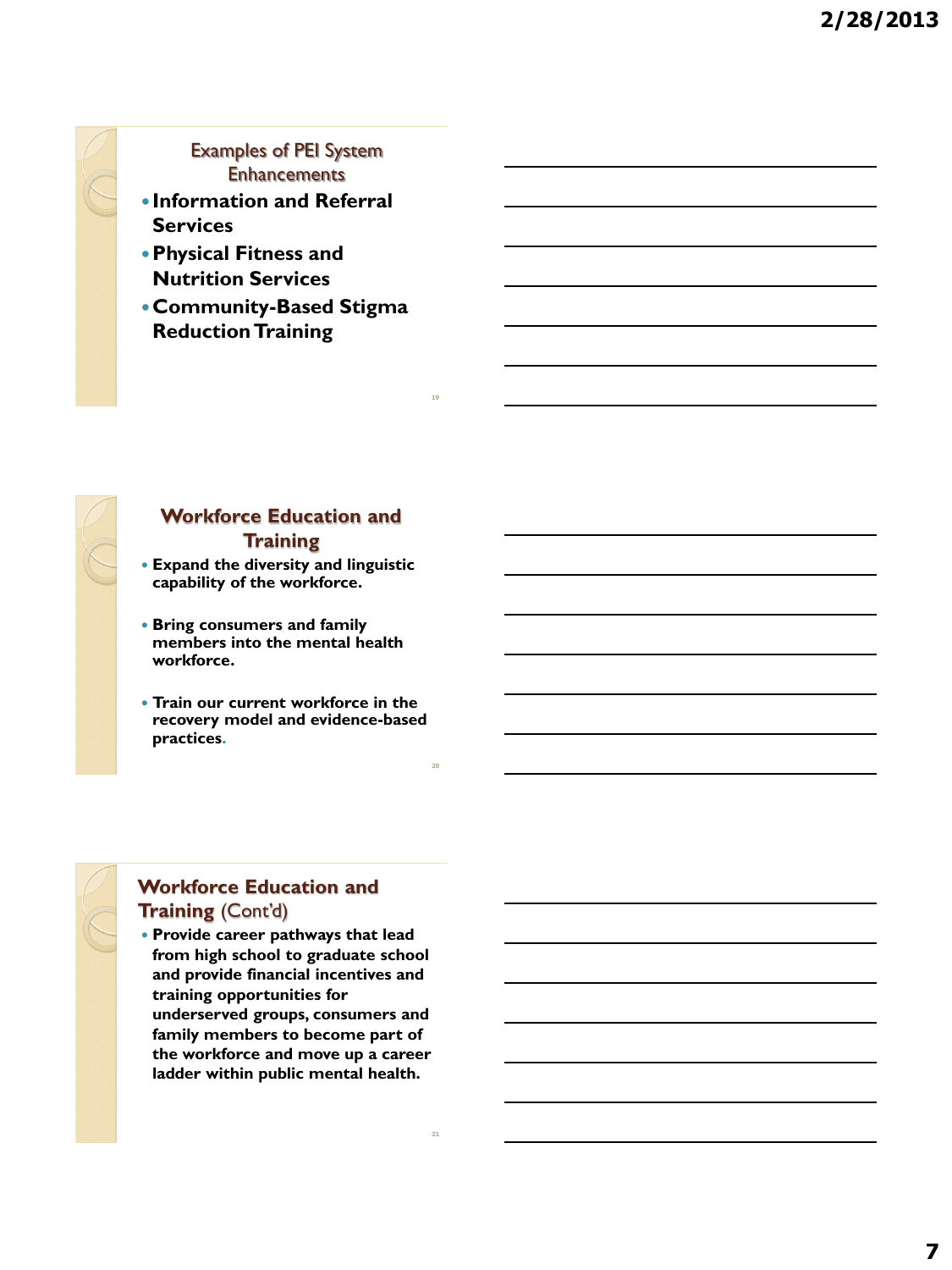# **Capital Facilities and Technological Needs Purpose: To promote the efficient implementation of the MHSA.**

 **Capital funds may not be spent on housing individuals. It can only be used for facilities providing MHSA services and office space.**

Examples of WET Programs

 Tuition Reimbursement Program Cultural Competence Training Residencies and Fellowships

**22**

**23**

**24**

Trainings on Evidence-Based

**Practices** • Conferences

Financial Incentives



### **Capital Facilities and Technological Needs** (Cont'd)

- **Projects:**
- **401 Tustin St. Project: Construction of**
	- **Wellness Center**
	- **Education and Employment Center**
	- **Crisis Residential Services**
- **Develop Electronic Health Record**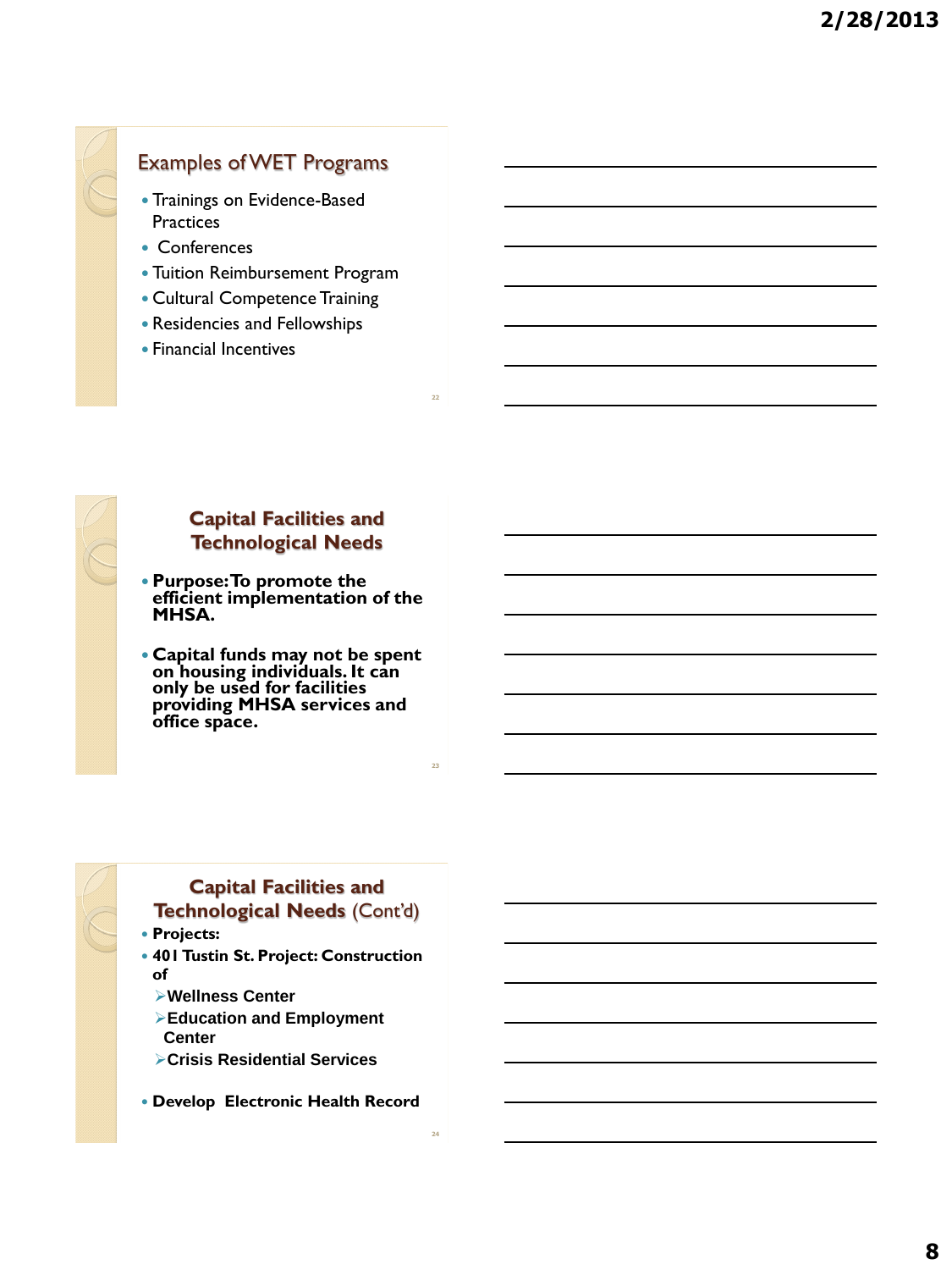## **Innovation**

- **5% of CSS and PEI funding must contribute to learning:**
	- **Try out new approaches that can inform current and future practices**
- **Each Innovation Project includes a thorough evaluation.**
- **By their very nature, not all INN projects will be successful.**

**25**

**26**

**27**

### **Innovation**  (Cont'd)

- **Ten INN Projects were approved in 2010.**
- **Each Project usually lasts up to three years, but extensions are possible.**
- **Evaluation measures vary by Project COE is working with Resource Development Associates (RDA) on evaluation.**
- **Overarching theme of all ten Projects is the involvement of consumers and family members to provide services and/or direct activities.**

## **Innovation** (Cont'd)

**Question to be answered: "Can a well-trained consumer/family member be an effective paraprofessional in all clinical settings?"**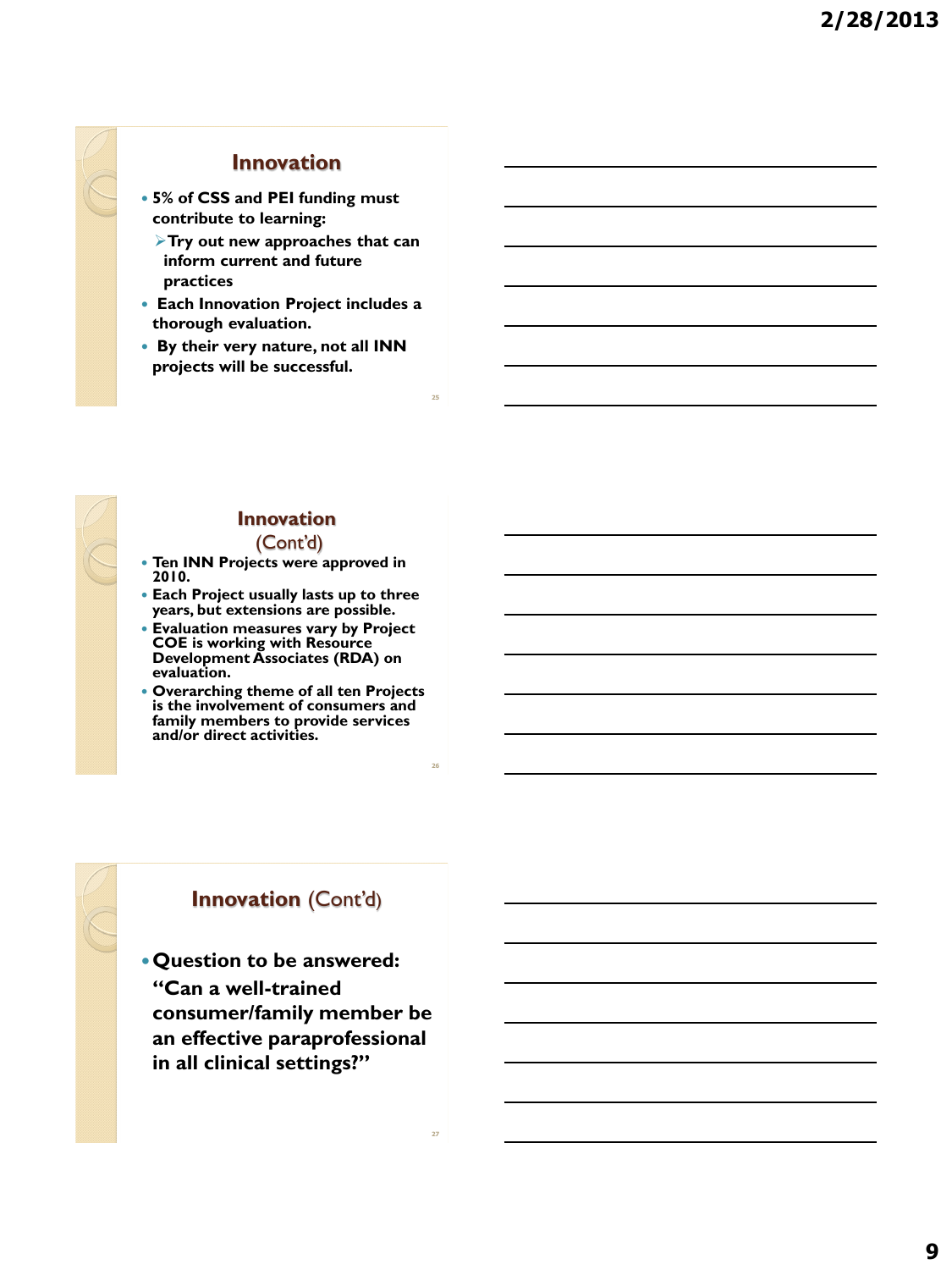## Examples of Existing INN Programs

- **Integrated Community services**
- **OC Cares**
- **OC Accept**
- **Brighter Futures**
- **Collective Solutions**
- **Training to Meet the Needs of the Deaf Community**

**28**

**29**

**30**

**Project Life Coach**

## **Innovation** (Cont'd)

 **MHSA Steering Committee approved eight new INN Projects for FY 13/14. These must be approved by the BOS to be included in FY 13/14 MHSA Plan These are:**

- **Mental Health Education Programs to Reduce Recidivism.**
- **Religious Leaders Mental Health First Aid**.

## **Innovation** (Cont'd)

- **Access to Mobile/Cellular/Internet Devices**
- **Veterans' Services for Military/Veterans' Families/Care givers**
- **The Brain &Your Health Education Exhibit and Resource Center**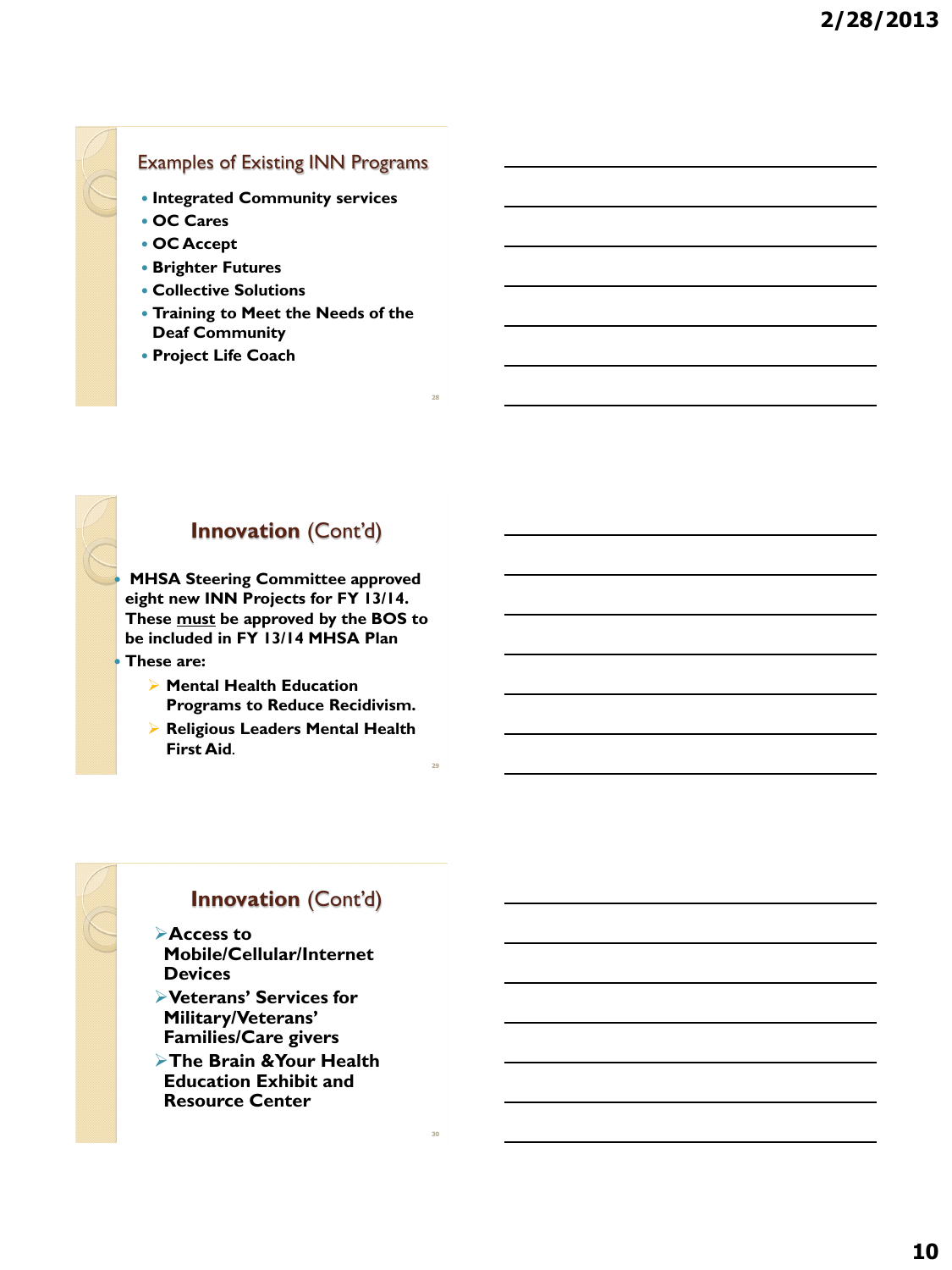# **Innovation** (Cont'd)

**Skill Sets for Independent Living & Project**

**Healthy Ideas Partners: A Community Collaboration Addressing Depression in Older Adults**

**Retreats for Care-giving Families**

**31**

**32**

**33**



### **Housing**

- **Permanent Supportive Housing, including rental housing and shared housing.**
- **OC is eligible for \$33 million: \$11 for rental and operational subsidies and \$22 for buying, building and/or renovating permanent supportive housing units.**
- **Program is administered by Cal HFA.**

# **Housing** (Cont'd)

- **As of January 2013, 78 housing units have been constructed or were in preconstruction**
- **An additional 55 units were in projects under review.**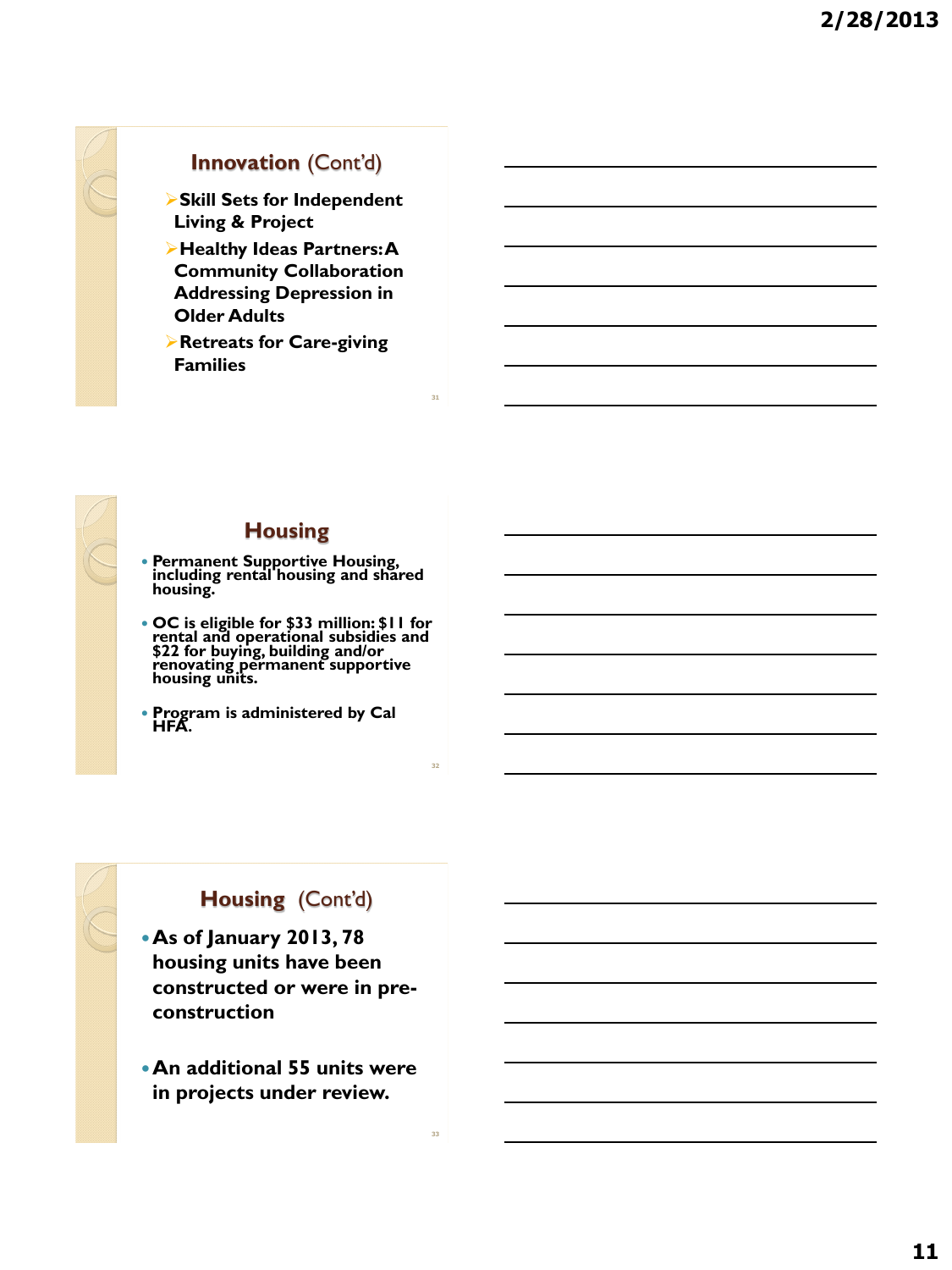## **AB 100**

- **AB 100 was enacted on March 24, 2011 as emergency legislation. AB 100 changed MHSA administration.**
- **It eliminates state approval of county mental health programs.**
- **Approval of MHSA Plans now happens at local level.**



### **State Reorganization**

**34**

**35**

**36**

- **Dep't of Mental Health (DMH) eliminated 7/1/12 became a division within the Dep't of Health Care Services.**
- **Dep't of Alcohol and Substance Abuse (ADAS) elimination postponed until 7/1/13 to allow more time for planning.**



## **AB 1467**

- **AB 1467 was approved as part of the FY 12/13 State Budget.**
- **Implications for MHSA County MHSA Plan must be approved by local BOS**
	- **OAC must approve Innovation component plans before County can spend INN funds**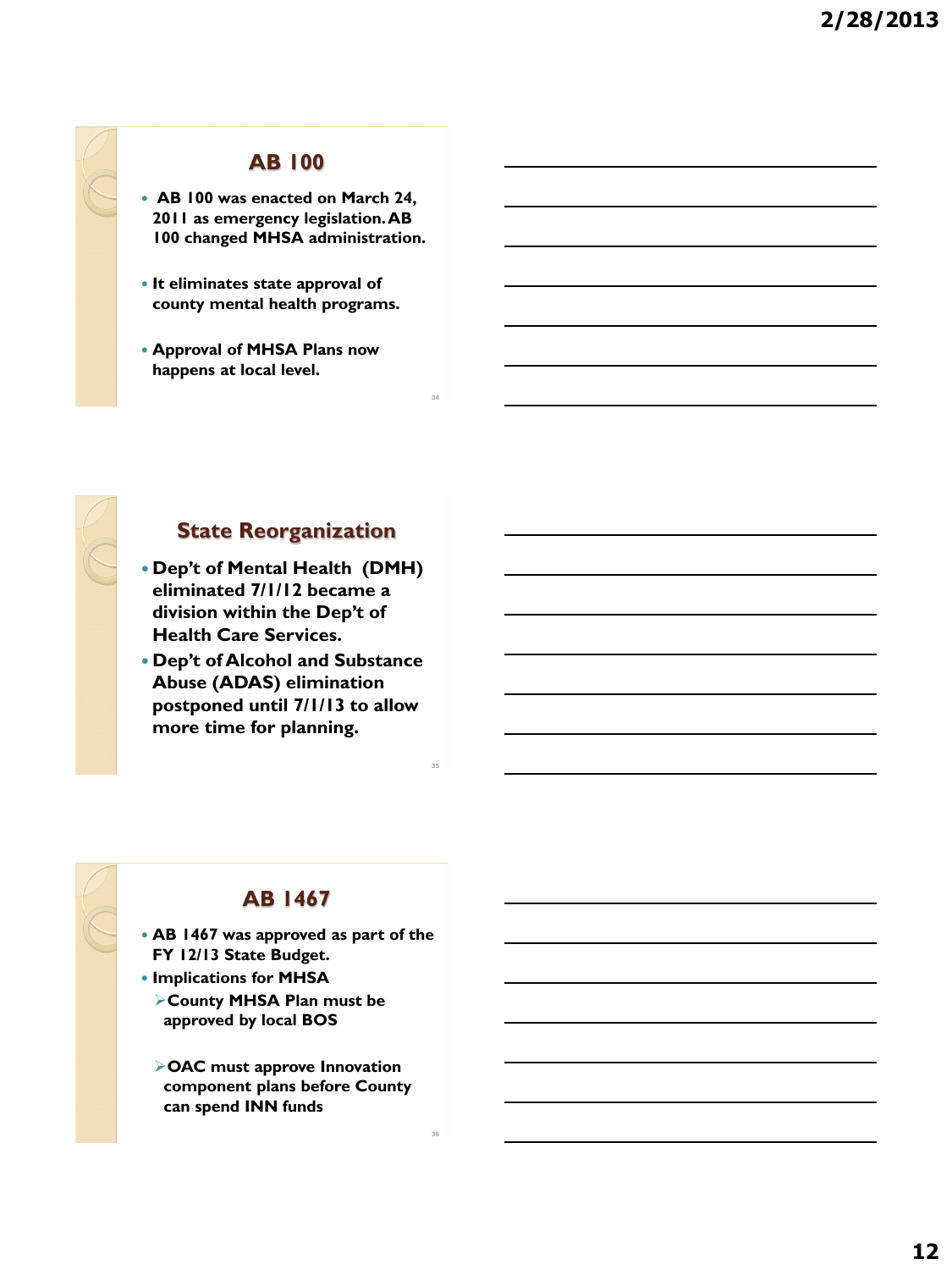### **Current Status**

- **Traditional County Mental Health Services have been cut.**
- **MHSA funds have been used to fill the gaps in the Public Mental Health System.**
- **Innovative Projects involving integrated Behavioral Health and Physical Health Services are being implemented.**
- **Health Care Reform is scheduled for 2014. More people more will have insurance coverage.**

**37**

**38**

## **MHSA Contact Information**

 **New Web Address: ochealthinfo.com/bhs/about/pi/mhsa**

- **MHSA Office Phone: 714-667-5600**
- **MHSA Office Email: mhsa@ochca.com**

# **2013 Steering Committee Topics**

- Sharon Browning
	- What topics would you like to have presentations on in 2013?